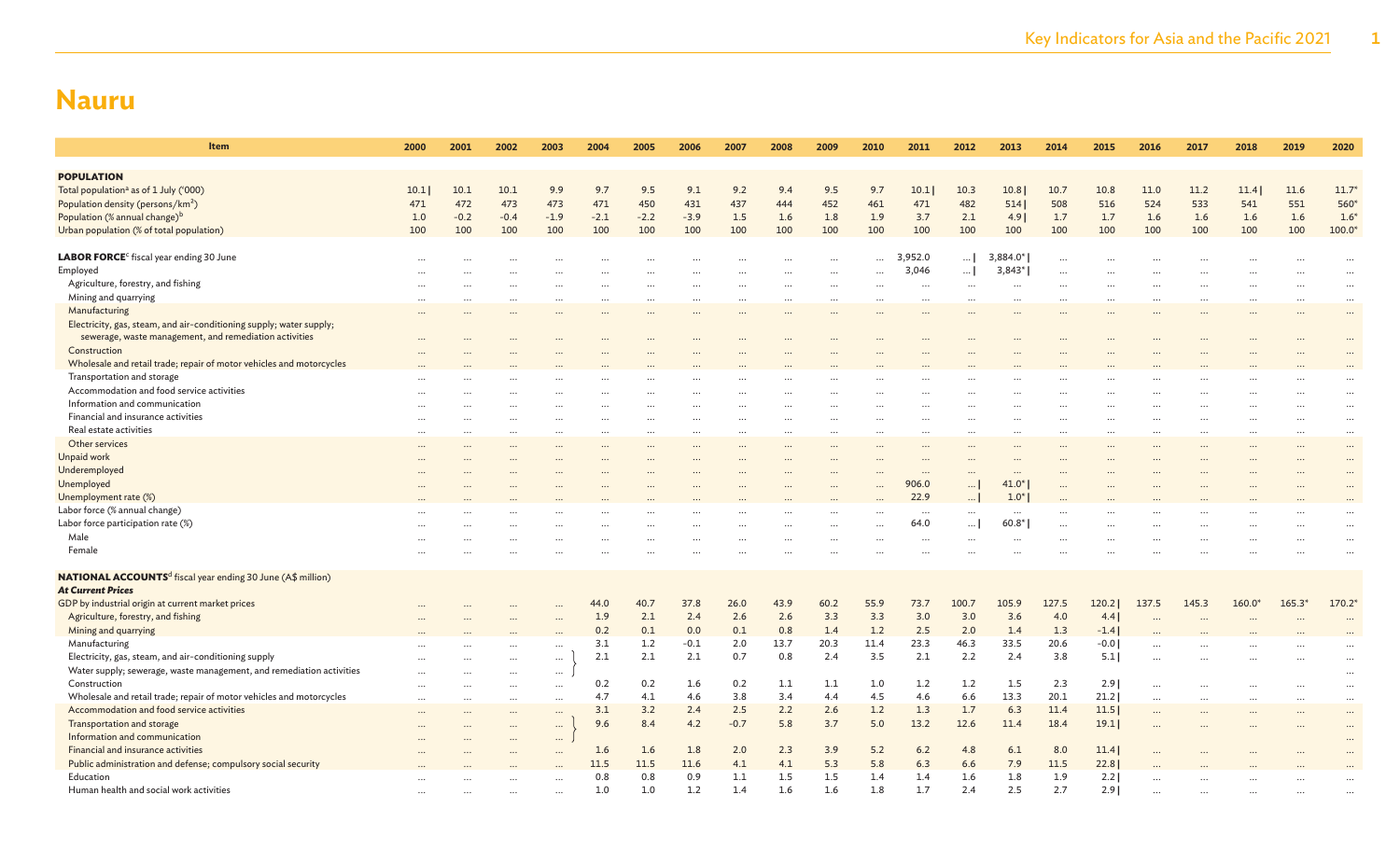| <b>Item</b>                                                          | 2000     | 2001     | 2002                             | 2003                 | 2004            | 2005            | 2006             | 2007    | 2008            | 2009            | 2010            | 2011    | 2012            | 2013            | 2014            | 2015            | 2016     | 2017    | 2018                                                                                             | 2019                 | 2020                 |
|----------------------------------------------------------------------|----------|----------|----------------------------------|----------------------|-----------------|-----------------|------------------|---------|-----------------|-----------------|-----------------|---------|-----------------|-----------------|-----------------|-----------------|----------|---------|--------------------------------------------------------------------------------------------------|----------------------|----------------------|
| Arts, entertainment, and recreation                                  |          |          |                                  |                      |                 |                 |                  |         |                 |                 |                 |         |                 |                 |                 |                 |          |         |                                                                                                  |                      |                      |
| Other service activities <sup>e</sup>                                |          |          |                                  |                      | $\cdots$<br>3.8 | $\cdots$<br>3.9 | $\ddotsc$<br>3.8 | <br>4.5 | 4.7             | $\cdots$<br>5.8 | $\cdots$<br>7.0 | 6.9     | $\cdots$<br>7.2 | $\cdots$<br>6.5 | 6.9             | $\cdots$<br>6.8 |          |         |                                                                                                  |                      |                      |
| Gross value added at basic prices                                    |          |          |                                  |                      | 43.5            | 40.3            | 36.7             | 24.3    | 44.6            | 57.2            | 52.5            | 73.7    | 98.1            | 98.1            | 112.8           | 109.0           |          |         |                                                                                                  |                      |                      |
| Taxes less subsidies on production and imports                       |          |          |                                  | $\cdots$             | 0.5             | 0.5             | 1.1              | 1.8     | $-0.7$          | 3.0             | 3.4             | $-0.0$  | 2.6             | 7.8             | 14.7            | 11.1            |          |         |                                                                                                  |                      |                      |
| Net factor income from abroad                                        |          |          |                                  |                      |                 |                 |                  |         |                 |                 |                 |         |                 | 23.6            | 24.6            | 28.8            | <br>49.5 | 58.1    | $\cdots$<br>$54.6*$                                                                              | $\ddotsc$<br>$78.2*$ | <br>66.6             |
| <b>GNI</b>                                                           |          |          |                                  |                      |                 |                 |                  |         |                 |                 |                 |         |                 | 129.5           | 152.1           | 148.9           | 187.0    | 203.4   | $214.6*$                                                                                         | 243.5*               | 236.8                |
|                                                                      |          |          |                                  |                      |                 |                 |                  |         |                 |                 |                 |         |                 |                 |                 |                 |          |         |                                                                                                  |                      |                      |
| <b>Structure of Output</b> (% of GDP at current basic prices)        |          |          |                                  |                      |                 |                 |                  |         |                 |                 |                 |         |                 |                 |                 |                 |          |         |                                                                                                  |                      |                      |
| Agriculture                                                          |          |          |                                  | $\cdots$             | 4.3             | 5.2             | 6.7              | 10.7    | 5.9             | 5.7             | 6.3             | 4.1     | 3.1             | 3.6             | 3.6             | 4.0             |          |         |                                                                                                  |                      |                      |
| Industry                                                             |          |          | $\ddotsc$                        | $\cdots$             | 13.0            | 9.1             | 10.1             | 12.6    | 36.6            | 43.9            | 32.7            | 39.4    | 52.5            | 39.6            | 24.8            | 6.1             |          |         |                                                                                                  |                      |                      |
| Services                                                             |          |          | $\cdots$                         | $\cdots$             | 82.7            | 85.7            | 83.2             | 76.6    | 57.5            | 50.4            | 61.0            | 56.5    | 44.4            | 56.8            | 71.6            | 89.9            |          |         |                                                                                                  |                      |                      |
| <b>At Constant Prices</b>                                            |          |          |                                  |                      |                 |                 |                  |         |                 |                 |                 |         |                 |                 |                 |                 |          |         |                                                                                                  |                      |                      |
| GDP by industrial origin at 2007 market prices                       |          |          |                                  |                      | 32.0            | 31.9            | 34.7             | 26.0    | 35.0            | 38.0            | 43.2            | 48.2    | 53.1            | 71.3            | 97.3            | 100.0           | 103.6    | 97.9    | $103.5*$                                                                                         | $104.5*$             | $105.2*$             |
| Agriculture, forestry, and fishing                                   |          |          |                                  |                      | 2.8             | 2.8             | 2.6              | 2.6     | 2.6             | 2.7             | 2.8             | 2.8     | 2.9             | 3.0             | 3.3             | 3.5             | 3.0      | 4.3     | $3.9*$                                                                                           | 4.9                  | $4.9*$               |
| Mining and quarrying                                                 |          |          |                                  |                      | 0.1             | 0.1             | 0.0              | 0.1     | 0.8             | 0.7             | 0.6             | 0.9     | 1.1             | 0.9             | 1.1             | 0.6             |          |         |                                                                                                  |                      |                      |
| Manufacturing                                                        |          |          |                                  | $\cdots$             | 0.6             | 1.1             | 1.3              | 2.0     | 7.1             | 5.5             | 5.9             | 6.9     | 9.1             | 7.0             | 5.8             | 3.3             |          |         |                                                                                                  |                      | $\cdots$<br>$\cdots$ |
| Electricity, gas, steam, and air-conditioning supply                 |          |          | $\ddotsc$<br>$\cdots$            | $\cdots$             | 1.6             | 1.6             | 1.7              | 0.7     | 1.9             | 2.9             | 6.6             | 9.2     | 7.0             | 3.7             | 3.6             | 3.9             | 23.0     | 16.8    | $10.5*$                                                                                          | $8.3*$               | $8.1*$               |
| Water supply; sewerage, waste management, and remediation activities |          |          | $\cdots$                         | $\cdots$<br>$\cdots$ |                 |                 |                  |         |                 |                 |                 |         |                 |                 |                 |                 |          |         |                                                                                                  |                      |                      |
| Construction                                                         |          |          | $\cdots$                         | $\cdots$             | 0.3             | 0.3             | 2.0              | 0.2     | 1.0             | 0.8             | 0.7             | 0.8     | 0.8             | 1.2             | 1.9             | 2.6             |          |         |                                                                                                  |                      |                      |
| Wholesale and retail trade; repair of motor vehicles and motorcycles |          |          |                                  |                      | 5.7             | 4.9             | 5.1              | 3.8     | 3.4             | 3.9             | 4.6             | 4.6     | 7.0             | 13.9            | 21.3            | 22.5            |          |         |                                                                                                  |                      |                      |
| Accommodation and food service activities                            | $\cdots$ | $\cdots$ | $\cdots$                         | $\cdots$             | 1.5             | 1.8             | 3.0              | 2.5     | 2.1             | 2.1             | 0.9             | 1.0     | 1.3             | 5.1             | 9.3             | 10.2            |          |         |                                                                                                  |                      |                      |
| Transportation and storage                                           |          |          | $\cdots$                         | $\cdots$             | 4.7             | 4.8             | 4.6              | $-0.7$  | 2.9             | 2.5             | 3.5             | 7.0     | 6.4             | 8.0             | 11.4            | 13.2            |          |         |                                                                                                  |                      |                      |
| Information and communication                                        |          |          | $\cdots$<br>$\ddot{\phantom{a}}$ | $\cdots$<br>$\cdots$ |                 |                 |                  |         |                 |                 |                 |         |                 |                 |                 |                 |          |         |                                                                                                  |                      |                      |
| Financial and insurance activities                                   |          |          |                                  |                      | 1.9             | 2.0             | 2.1              | 2.0     | 2.2             | 3.1             | 3.5             | 4.3     | 3.3             | 4.9             | 6.6             | 10.3            |          |         |                                                                                                  |                      |                      |
| Public administration and defense; compulsory social security        |          |          |                                  |                      | 4.4             | 4.4             | 4.1              | 4.1     | 4.1             | 4.2             | 4.3             | 3.9     | 4.6             | 7.8             | 9.9             | 9.9             | 68.2     | 70.3    | $79.7*$                                                                                          | $77.0*$              | 77.0                 |
| Education                                                            |          |          |                                  |                      | 1.2             | 1.2             | 1.1              | 1.1     | 1.5             | 0.9             | 0.7             | 0.6     | 0.9             | 1.2             | 1.5             | 2.0             |          |         |                                                                                                  |                      |                      |
| Human health and social work activities                              |          |          | $\cdots$                         | $\cdots$             | 1.5             | 1.5             | 1.4              | 1.4     | 1.6             | 1.6             | 1.6             | 1.4     | 1.7             | 2.4             | 3.2             | 2.8             |          |         |                                                                                                  |                      |                      |
| Arts, entertainment, and recreation                                  |          |          | $\ddotsc$                        | $\ddotsc$            |                 |                 |                  |         |                 |                 |                 |         |                 |                 |                 | $\ldots$        |          |         |                                                                                                  |                      |                      |
| Other service activities <sup>e</sup>                                |          |          |                                  | $\cdots$             | 4.9             | $\ldots$<br>4.8 | $\cdots$<br>4.5  | <br>4.5 | $\cdots$<br>4.5 | $\cdots$<br>4.6 | $\cdots$<br>4.8 | <br>4.9 | $\cdots$<br>5.0 | $\cdots$<br>5.2 | $\cdots$<br>5.7 | 5.9             |          |         |                                                                                                  |                      |                      |
| Gross value added at basic prices                                    |          |          | $\cdots$                         | $\cdots$             | 31.4            | 31.3            | 33.5             | 24.3    | 35.7            | 35.4            | 40.4            | 48.4    | 51.1            | 64.4            | 84.6            | 90.6            |          |         |                                                                                                  |                      |                      |
| Taxes less subsidies on production and imports                       |          |          | $\cdots$                         | $\cdots$<br>$\cdots$ | 0.7             | 0.6             | 1.2              | 1.8     | $-0.7$          | 2.6             | 2.8             | $-0.1$  | 2.0             | 6.9             | 12.7            | 9.4             |          |         |                                                                                                  |                      | <br>                 |
| Net factor income from abroad                                        |          |          |                                  |                      |                 |                 |                  |         |                 |                 |                 |         |                 |                 |                 | $\cdots$        |          |         |                                                                                                  |                      |                      |
| <b>GNI</b>                                                           |          |          |                                  |                      |                 |                 |                  |         |                 |                 |                 |         |                 |                 |                 |                 |          |         |                                                                                                  |                      |                      |
|                                                                      |          |          |                                  |                      |                 |                 |                  |         |                 |                 |                 |         |                 |                 |                 |                 |          |         |                                                                                                  |                      |                      |
| <b>Growth of Output</b> (% annual change)                            |          |          |                                  |                      |                 |                 |                  |         |                 |                 |                 |         |                 |                 |                 |                 |          |         |                                                                                                  |                      |                      |
| GDP                                                                  |          |          |                                  |                      |                 | -0.6            | 8.8              | $-24.9$ | 34.4            | 8.7             | 13.6            | 11.7    | 10.1            | 34.2            | 36.5            | 2.8             | 3.0      | $-5.5$  | $5.7*$                                                                                           | $1.0*$               | $0.6*$               |
| Agriculture                                                          |          |          |                                  |                      | $\cdots$        | 0.3             | $-6.5$           | $-1.0$  | 0.6             | 1.7             | 3.7             | 1.9     | 2.2             | 5.3             | 9.5             | 5.2             | 10.6     | 43.4    | $-8.7*$                                                                                          | $24.9*$              | $0.6*$               |
| Industry                                                             |          |          |                                  |                      | $\cdots$        | 16.1            | 60.0             | $-38.9$ | 251.0           | $-8.4$          | 39.4            | 29.4    | 1.2             | $-28.5$         | $-3.6$          | $-17.1$         | 77.3     | $-26.8$ | $-37.9*$                                                                                         | $-21.0*$             | $-1.9*$              |
| Services                                                             |          |          |                                  |                      |                 | $-2.1$          | 1.8              | $-28.0$ | 20.2            | 2.6             | 4.2             | 16.4    | 8.7             | 60.7            | 41.9            | 11.6            | $-7.0$   | 3.1     | $13.4*$                                                                                          | $-3.3*$              | $-0.1*$              |
| <b>At Current Market Prices (A\$)</b>                                |          |          |                                  |                      |                 |                 |                  |         |                 |                 |                 |         |                 |                 |                 |                 |          |         |                                                                                                  |                      |                      |
| Per capita GDP                                                       |          |          |                                  |                      |                 | 4,308.9         | 4,159.5          | 2,823.4 | 4,683.9         | 6,306.7         |                 |         |                 |                 |                 |                 |          |         | 5,750.1 7,310.5 9,776.5 9,804.4 11,956.8 11,087.0 12,484.1 12,983.6 14,073.4* 14,305.2* 14,491.9 |                      |                      |
|                                                                      |          |          |                                  |                      |                 |                 |                  |         |                 |                 |                 |         |                 |                 |                 |                 |          |         |                                                                                                  |                      |                      |
| <b>PRODUCTION INDEXES</b> period averages                            |          |          |                                  |                      |                 |                 |                  |         |                 |                 |                 |         |                 |                 |                 |                 |          |         |                                                                                                  |                      |                      |
| Agriculture; 2014-2016 = 100                                         | 88.2     | 89.3     | 90.3                             | 91.4                 | 92.5            | 93.6            | 94.7             | 96.4    | 97.8            | 98.8            | 99.7            | 96.3    | 101.7           | 103.8           | 99.4            | 100.0           | 100.6    | 99.7    | 100.0                                                                                            | 100.6                |                      |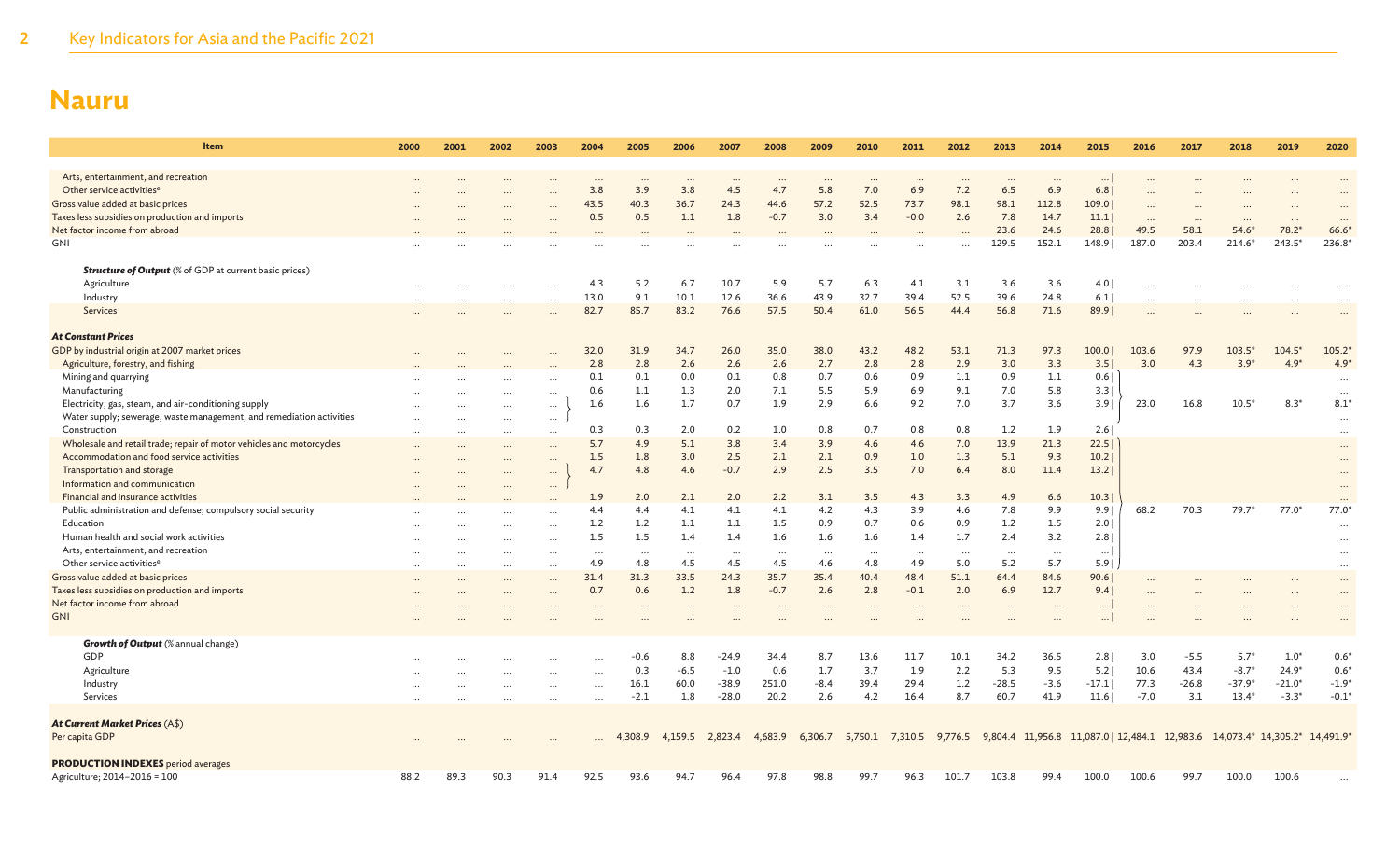| Item                                                                                                                                  | 2000     | 2001                 | 2002      | 2003                 | 2004           | 2005                 | 2006                | 2007          | 2008           | 2009                         | 2010                 | 2011               | 2012           | 2013              | 2014                | 2015               | 2016                 | 2017                 | 2018              | 2019                 | 2020                  |
|---------------------------------------------------------------------------------------------------------------------------------------|----------|----------------------|-----------|----------------------|----------------|----------------------|---------------------|---------------|----------------|------------------------------|----------------------|--------------------|----------------|-------------------|---------------------|--------------------|----------------------|----------------------|-------------------|----------------------|-----------------------|
|                                                                                                                                       |          |                      |           |                      |                |                      |                     |               |                |                              |                      |                    |                |                   |                     |                    |                      |                      |                   |                      |                       |
| <b>ENERGY</b> annual values<br>Electricity (kWh million)                                                                              |          |                      |           |                      |                |                      |                     |               |                |                              |                      |                    |                |                   |                     |                    |                      |                      |                   |                      |                       |
| Production                                                                                                                            | 33.0     | 30.0                 | 30.0      | 31.0                 | 31.9           | 28.3                 | 16.4                | 20.1          | 19.5           | 21.3                         | 22.6                 | 23.1               | 23.7           | 24.3              | 25.1                | 31.4               | 31.7                 | 34.7                 | 36.2              | $37.6*$              |                       |
| Consumption                                                                                                                           | 33.0     | 30.0                 | 30.0      | 31.0                 | 31.9           | 28.3                 | 16.3                | 20.0          | 19.4           | 21.2                         | 22.5                 | 23.0               | 23.6           | 24.2              | 25.1                | 31.0               | 31.5                 | 34.5                 | 35.8              | $37.2*$              |                       |
|                                                                                                                                       |          |                      |           |                      |                |                      |                     |               |                |                              |                      |                    |                |                   |                     |                    |                      |                      |                   |                      |                       |
| <b>PRICE INDEXES</b> period averages                                                                                                  |          |                      |           |                      |                |                      |                     |               |                |                              |                      |                    |                |                   |                     |                    |                      |                      |                   |                      |                       |
| Consumer (national); $f$ 2008 = 100                                                                                                   | 51.6     | 62.7                 | 66.9      | 63.4                 | 69.5           | 76.3                 | 87.1                | 87.8          | 100.0          | 103.1                        | 99.9                 | 100.2              | 100.1          | 101.0             | 110.5               | 121.3              | 131.2                | 137.8                | $138.5*$          | $143.9*$             | 147.9*                |
| Food and nonalcoholic beverages                                                                                                       |          | $\ddot{\phantom{a}}$ |           | $\ddot{\phantom{a}}$ | $\ddotsc$      | $\ddotsc$            | $\cdots$            | $\cdots$      | 100.0          | 100.2                        | 99.8                 | 100.2              | 100.0          | 100.6             | $\ddotsc$           |                    |                      | $\ddot{\phantom{a}}$ | $\ddotsc$         |                      | $\cdots$              |
| Alcoholic beverages, tobacco, and narcotics <sup>g</sup>                                                                              |          |                      | $\ddotsc$ | $\ddotsc$            |                |                      | $\ddots$            |               | 100.0          | 100.1                        | 99.6                 | 99.7               | 100.3          | 101.9             | $\ddots$            |                    | $\ddot{\phantom{a}}$ |                      |                   |                      | $\cdots$              |
| Clothing and footwear                                                                                                                 | $\cdots$ |                      | $\ddotsc$ | $\cdots$             | $\overline{a}$ | $\cdots$             | $\cdots$            | $\ddotsc$     | 100.0          | 96.0                         | 99.7                 | 100.5              | 100.1          | 103.7<br>102.1    | $\cdots$            | $\ddotsc$          | $\ddotsc$            | $\sim$               | $\cdots$          | $\ddot{\phantom{a}}$ | $\cdots$              |
| Housing, water, electricity, gas, and other fuels <sup>t</sup><br>Furnishings, household equipment, and routine household maintenance |          |                      |           |                      |                | $\cdots$             | $\ddotsc$           | $\ddotsc$     | 100.0<br>100.0 | 97.1<br>129.6                | 100.0<br>100.2       | 100.1<br>100.8     | 100.8<br>100.3 | 101.4             | $\ddotsc$           |                    |                      |                      | $\ddotsc$         |                      | $\cdots$              |
| Health                                                                                                                                |          |                      |           |                      |                | $\ddotsc$            | $\ddots$            | $\ddotsc$     |                |                              |                      |                    |                |                   | $\ddotsc$           |                    |                      |                      | $\ddotsc$         |                      | $\cdots$              |
| Transport                                                                                                                             |          |                      |           |                      |                |                      | $\ddots$            | $\ddotsc$<br> | 100.0          | $\ddot{\phantom{a}}$<br>96.5 | 100.0                | $\ddotsc$<br>100.3 | 99.9           | $\ddotsc$<br>99.1 |                     |                    |                      |                      |                   |                      | $\cdots$<br>$\ddotsc$ |
| Communication                                                                                                                         |          |                      |           |                      |                |                      |                     | $\cdots$      |                |                              |                      |                    |                |                   |                     |                    |                      |                      |                   |                      |                       |
| Recreation and culture                                                                                                                |          |                      |           |                      |                |                      |                     |               |                | $\ddotsc$                    |                      |                    |                |                   |                     |                    |                      |                      |                   |                      |                       |
| Education                                                                                                                             |          |                      |           |                      |                |                      | $\cdots$            |               |                | $\cdots$                     | $\ddotsc$            |                    | $\cdots$       | $\ddotsc$         |                     |                    |                      |                      |                   |                      | $\cdots$              |
| Restaurants and hotels                                                                                                                |          |                      |           |                      |                | $\ddot{\phantom{a}}$ |                     |               | $\cdots$       | $\cdots$                     | $\ddots$             | $\cdots$           | $\ddots$       | $\ddotsc$         |                     |                    |                      |                      |                   |                      | $\ddotsc$             |
| Miscellaneous goods and services <sup>j</sup>                                                                                         |          |                      |           |                      |                |                      | $\ddots$            |               | 100.0          | 122.6                        | 100.9                | 100.8              | 99.9           | 103.3             | $\ddots$            |                    |                      | $\ddotsc$            |                   |                      | $\cdots$              |
| Implicit GDP deflator; $k$ 2007 = 100                                                                                                 | $\cdots$ |                      | $\ddotsc$ | $\cdots$             | 137.3          | 127.9                | 109.0               | 100.0         | 125.4          | 158.2                        | 129.5                | 152.9              | 189.7          | 148.6             | 131.0               | 120.1              | 132.7                | 148.4                | 154.6             | 158.1                | 161.8                 |
|                                                                                                                                       |          |                      |           |                      |                |                      |                     |               |                |                              |                      |                    |                |                   |                     |                    |                      |                      |                   |                      |                       |
| Price Indexes (% annual change)                                                                                                       |          |                      |           |                      |                |                      |                     |               |                |                              |                      |                    |                |                   |                     |                    |                      |                      |                   |                      |                       |
| Consumer price index (national) <sup>1</sup>                                                                                          | 2.3      | 21.5                 | 6.7       | $-5.1$               | 9.5            | 9.8                  | 14.2                | 0.9           | 0.6            | 3.1                          | $-3.1$               | 0.3<br>0.4         | $-0.1$         | 4.1               | 0.3                 | 9.8                | 8.2                  | 5.1                  | $0.5*$            | $3.9*$               | $2.8^*$               |
| Food and nonalcoholic beverages price index (national)<br>Implicit GDP deflator                                                       | $\cdots$ |                      |           |                      |                | <br>-6.8             | $\cdots$<br>$-14.8$ | <br>$-8.3$    | 25.4           | 0.2<br>26.2                  | $-0.4$<br>$-18.1$    | 18.1               | $-0.2$<br>24.1 | 0.6<br>$-21.7$    | $\ddots$<br>$-11.8$ | $\cdots$<br>$-8.3$ |                      | $\cdot$<br>11.8      | $\cdots$<br>4.2   | $\ddotsc$<br>2.3     | $\cdots$<br>2.4       |
|                                                                                                                                       |          |                      |           |                      |                |                      |                     |               |                |                              |                      |                    |                |                   |                     |                    |                      |                      |                   |                      |                       |
| <b>GOVERNMENT FINANCE</b> fiscal year ending 30 June (A\$ million)                                                                    |          |                      |           |                      |                |                      |                     |               |                |                              |                      |                    |                |                   |                     |                    |                      |                      |                   |                      |                       |
| <b>Central Government</b>                                                                                                             |          |                      |           |                      |                |                      |                     |               |                |                              |                      |                    |                |                   |                     |                    |                      |                      |                   |                      |                       |
| Total revenue and grants                                                                                                              |          |                      |           |                      |                | 11.4                 | 24.4                | 24.2          | 30.6           | 56.2                         | 57.8                 |                    | 52.9           | 62.4              | 97.9                | 97.6               | 157.9                | 177.1                | 206.8*            | $234.2*$             | 229.2                 |
| Total revenue                                                                                                                         | $\cdots$ |                      | $\cdots$  | $\cdots$             | $\cdots$       | 11.4                 | 24.4                | 12.4          | 13.6           | 29.0                         | 27.1                 | $\ldots$           | 32.1           | 41.4              | 76.5                | 77.7               | 126.0                | 146.2                | 173.6*            | 209.3*               | 198.9                 |
| Current revenue                                                                                                                       |          |                      |           |                      |                |                      | $\cdots$            |               |                |                              |                      |                    | 32.1           | 41.4              | 76.5                | 77.7               | 126.0                | 146.2                | $173.6*$          | $209.3*$             | 198.9*                |
| Taxes                                                                                                                                 |          |                      |           |                      |                |                      | $\cdots$            |               |                |                              | $\cdots$             |                    | 8.1            | 16.2              | 19.0                | 22.6               | 31.6                 | 30.8                 | $47.4*$           | $53.5*$              | $72.2*$               |
| Nontaxes                                                                                                                              |          |                      |           |                      |                |                      |                     |               |                |                              | $\ddots$             |                    | 24.0           | 25.2              | 57.5                | 55.1               | 94.4                 | 115.3                | $126.2*$          | 155.7*               | 126.8*                |
| Capital receipts                                                                                                                      |          |                      |           |                      |                |                      |                     |               | $\ddots$       | $\cdots$                     | $\cdots$             |                    | $\cdots$       | $\cdots$          | $\cdots$            | $\cdots$           | $\ddots$             | $\cdots$             | $\cdots$          | $\ddots$             | $\cdots$              |
| Grants                                                                                                                                |          |                      |           |                      |                | 9.8                  | $\ddots$            | 11.8<br>22.9  | 17.0           | 27.2<br>56.0                 | 30.7<br>57.8         |                    | 20.8           | 21.0<br>60.8      | 21.4<br>66.0        | 19.9               | 32.0<br>128.5        | 30.9<br>146.0        | $33.3*$<br>154.8* | 24.9'<br>$207.6*$    | $30.3*$<br>201.5*     |
| Total expenditure and net lending<br>Total expenditure                                                                                |          |                      |           |                      |                |                      | 21.6                |               | 27.0           |                              |                      |                    | 45.0<br>45.0   | 60.8              | 66.0                | 87.6<br>87.6       | 128.5                | 146.0                | 154.8*            | 207.6*               | 201.5*                |
| Current expenditure                                                                                                                   |          |                      |           |                      |                |                      |                     |               |                |                              |                      |                    | 28.2           | 43.8              | 48.0                | 74.1               | 113.8                | 128.9                | $135.5*$          | $179.3*$             | 177.9                 |
| Capital expenditure                                                                                                                   |          |                      | $\cdots$  |                      | $\ddots$       | $\cdots$<br>         | <br>$\ddots$        |               |                | $\cdots$<br>                 | $\cdots$<br>$\ddots$ | $\cdots$<br>       | 16.8           | 17.0              | 18.1                | 12.6               | 14.6                 | 17.2                 | $19.3*$           | $28.3*$              | $23.6^*$              |
| Net lending                                                                                                                           | $\cdots$ |                      | $\ddots$  |                      |                |                      | $\ddots$            |               |                | $\cdots$                     | $\cdots$             |                    | $\cdots$       | $\cdots$          | $\cdots$            | $\cdots$           | $\ddots$             | $\cdots$             | $\ldots$          | $\ddots$             | $\cdots$              |
| Current surplus/deficit                                                                                                               |          |                      |           |                      |                |                      |                     |               |                |                              | $\ddots$             |                    | 3.9            | $-2.4$            | 28.5                | 3.6                | 12.2                 | 17.3                 | $38.1*$           | $30.0*$              | $21.0^{\circ}$        |
| Capital account surplus/deficit                                                                                                       |          |                      |           |                      |                |                      |                     |               |                |                              | $\cdots$             |                    | $-16.8$        | $-17.0$           | $-18.1$             | $-12.6$            | $-14.6$              | $-17.2$              | $-19.3*$          | $-28.3*$             | $-23.6*$              |
| Overall budgetary surplus/deficit                                                                                                     |          |                      |           |                      |                |                      |                     |               |                |                              |                      |                    | 7.9            | 1.6               | 31.8                | 10.9               | 29.5                 | 31.1                 | $52.0*$           | $26.6*$              | $27.7*$               |
| Financing                                                                                                                             |          |                      |           |                      |                |                      |                     |               |                |                              |                      |                    | $\ddots$       | $\cdots$          | $\ddots$            | $\cdots$           | $\cdots$             | $\cdots$             | $\cdots$          | $\ddots$             | $\cdots$              |
| Domestic borrowing                                                                                                                    |          |                      |           |                      |                |                      |                     |               |                |                              |                      |                    | 66.1           | 66.1              | 52.5                | 62.6               | 62.6                 | 62.6                 | $69.9*$           | $55.3*$              | $53.3*$               |
| Foreign borrowing                                                                                                                     |          |                      |           |                      |                |                      |                     |               |                |                              |                      |                    | 54.4           | 50.8              | 48.1                | 47.8               | 46.8                 | 48.8                 | 49.0*             | $47.4*$              | $48.6*$               |
| Special receipts                                                                                                                      |          |                      |           |                      |                |                      |                     |               |                |                              |                      |                    | $\ddotsc$      | $\ddots$          |                     |                    | $\ddotsc$            |                      |                   |                      | $\cdots$              |
| Use of cash balances                                                                                                                  |          |                      |           |                      |                |                      |                     |               |                |                              |                      |                    |                |                   |                     |                    |                      |                      |                   |                      |                       |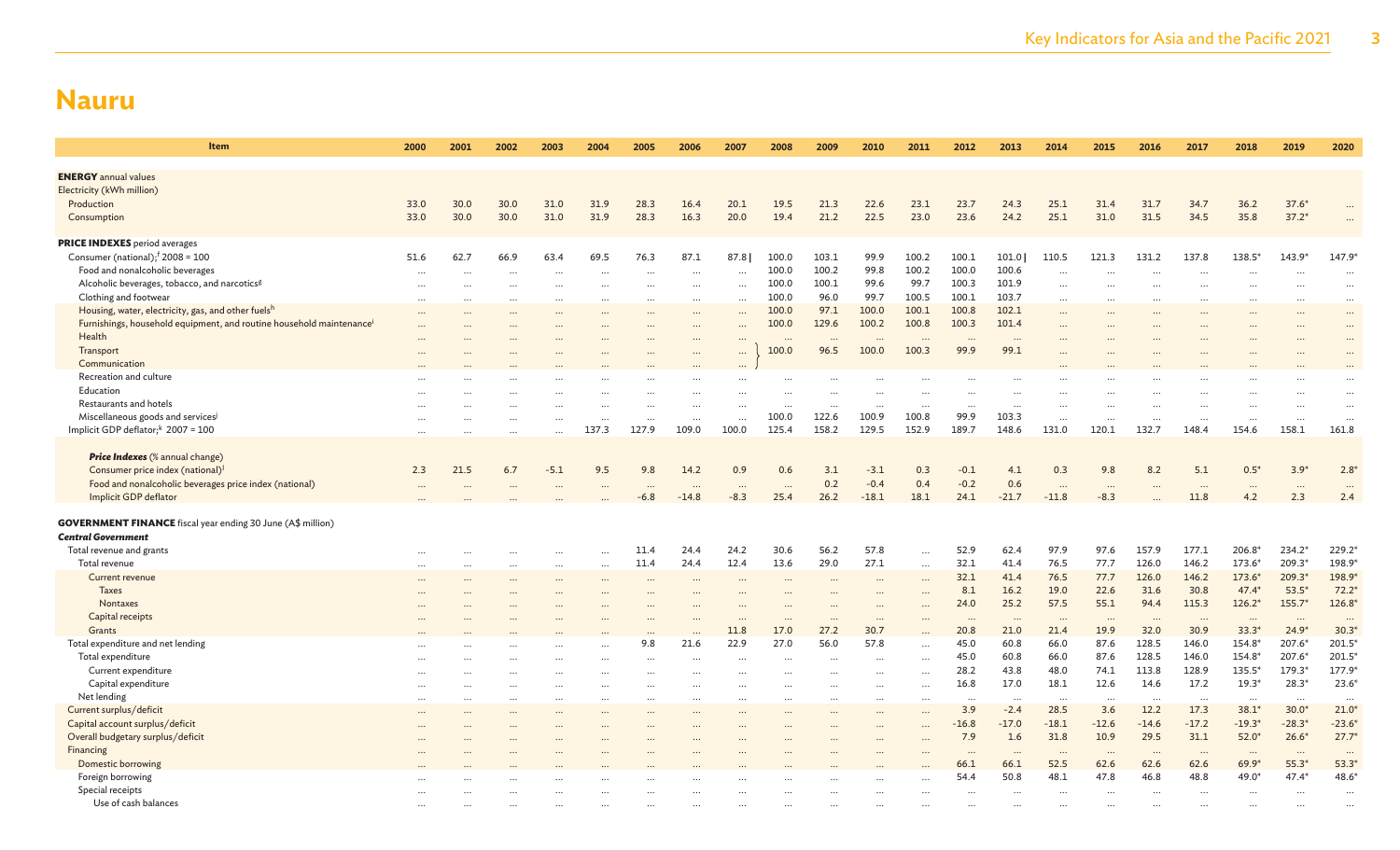| <b>Item</b>                                                                 | 2000     | 2001     | 2002                 | 2003               | 2004               | 2005     | 2006          | 2007             | 2008      | 2009             | 2010                 | 2011          | 2012         | 2013     | 2014     | 2015     | 2016      | 2017     | 2018            | 2019           | 2020     |
|-----------------------------------------------------------------------------|----------|----------|----------------------|--------------------|--------------------|----------|---------------|------------------|-----------|------------------|----------------------|---------------|--------------|----------|----------|----------|-----------|----------|-----------------|----------------|----------|
| <b>Government Finance</b> (% of GDP at current market prices)               |          |          |                      |                    |                    |          |               |                  |           |                  |                      |               |              |          |          |          |           |          |                 |                |          |
| Total revenue                                                               |          |          |                      |                    |                    | 33.1     | 72.3          | 44.9             | 27.5      | 41.7             | 39.2                 |               | 31.9         | 39.1     | 60.0     | 74.5     | 91.6      | 100.6    | $108.5*$        | $126.6*$       | 116.9    |
| <b>Taxes</b>                                                                |          |          |                      |                    |                    | $\cdots$ | $\ddotsc$     | $\cdots$         | $\ddotsc$ |                  | $\ddots$             |               | 8.1          | 15.3     | 14.9     | 21.7     | 23.0      | 21.2     | $29.6*$         | $32.4*$        | 42.4     |
| Total expenditure                                                           |          |          |                      |                    |                    | 28.5     | 64.0          | 82.9             | 54.5      | $\cdots$<br>80.5 | 83.6                 | $\cdots$      | 44.7         | 57.4     | 51.8     | 83.1     | 93.4      | 100.5    | $96.8*$         | $125.6*$       | 118.4    |
| Overall budgetary surplus/deficit                                           |          |          |                      |                    |                    | 4.3      | 8.3           | 2.6              | 7.3       | 0.3              | 0.1                  |               | 7.9          | 1.5      | 25.0     | 10.5     | 21.4      | 21.4     | $32.5*$         | $16.1*$        | 16.3'    |
|                                                                             |          |          |                      |                    |                    |          |               |                  |           |                  |                      |               |              |          |          |          |           |          |                 |                |          |
| <b>EXTERNAL TRADE</b> <sup>m</sup> fiscal year ending 30 June (A\$ million) |          |          |                      |                    |                    |          |               |                  |           |                  |                      |               |              |          |          |          |           |          |                 |                |          |
| Exports, fob                                                                |          |          | 7.7                  | 5.8                | 1.4                | 0.4      | 1.3           | 9.3              | 36.9      | 11.6             | 34.4                 | 50.0          | 69.9         | 49.9     | 24.9     | 18.1     | 47.8      | 25.3     | 15.9            | 6.0            | 6.0      |
| Imports, cif                                                                | $\cdots$ | $\cdots$ | 32.4                 | 26.0               | 17.0               | 12.0     | 21.4          | 18.9             | 16.6      | 30.9             | 13.9                 | 28.6          | 38.4         | 157.8    | 126.2    | 124.2    | 76.7      | 70.0     | 81.3            | 83.8           | 84.6     |
| Trade balance                                                               | $\cdots$ | $\cdots$ | $-24.7$              | $-20.2$            | $-15.6$            | $-11.6$  | $-20.1$       | $-9.6$           | 20.3      | $-19.4$          | 20.5                 | 21.4          | 31.5         | $-107.9$ | $-101.3$ | $-106.1$ | $-28.9$   | $-44.7$  | $-65.4$         | $-77.8$        | $-78.6$  |
|                                                                             |          |          |                      |                    |                    |          |               |                  |           |                  |                      |               |              |          |          |          |           |          |                 |                |          |
| <b>External Trade</b> (% annual change)                                     |          |          |                      |                    |                    | $-70.9$  |               |                  | 295.0     |                  | 197.1                |               |              | $-28.6$  | $-50.1$  | $-27.3$  |           | $-47.1$  |                 |                |          |
| Exports<br>Imports                                                          |          |          |                      | $-24.8$<br>$-19.8$ | $-75.9$<br>$-34.4$ | $-29.7$  | 218.3<br>79.0 | 617.3<br>$-11.7$ | $-12.2$   | $-68.7$<br>86.1  | $-55.2$              | 45.6<br>106.5 | 39.7<br>34.1 | 311.0    | $-20.0$  | $-1.6$   |           | $-8.7$   | $-37.2$<br>16.1 | $-62.3$<br>3.1 | 1.0      |
|                                                                             | $\cdots$ |          | $\ddot{\phantom{a}}$ |                    |                    |          |               |                  |           |                  |                      |               |              |          |          |          | $\ddotsc$ |          |                 |                |          |
| <b>Direction of Trade</b> calendar year (\$ million)                        |          |          |                      |                    |                    |          |               |                  |           |                  |                      |               |              |          |          |          |           |          |                 |                |          |
| Exports, total                                                              | 33.1     | 16.7     | 14.3                 | 30.3               | 23.4               | 14.8     | 16.5          | 35.3             | 131.6     | 23.7             | 72.4                 | 71.7          | 93.3         | 82.9     | 54.6     | 43.7     | 18.5      | 37.7     | 35.1            | 60.9           | 116.1    |
| 1. Thailand                                                                 | 0.5      | 1.5      | 0.1                  | 0.2                | 0.1                | 0.1      | 0.0           | 0.1              | 0.0       | 0.0              | 0.7                  | 0.4           | 0.0          | 0.0      | 0.0      | 0.1      | 0.0       | 0.0      | 0.0             | 18.0           | 74.3     |
| 2. Nigeria                                                                  | 2.1      | 2.1      | 2.3                  | 10.6               | 10.5               | 10.6     | 11.7          | 16.4             | 13.2      | $\cdots$         | 20.5                 | $\cdots$      | $\cdots$     | 20.6     | 21.4     | 16.1     | $\ddots$  | 14.4     | 19.8            | 23.6           | 17.4     |
| 3. Korea, Republic of                                                       | 3.6      | 1.1      | 3.4                  | 1.6                | 0.5                | 1.0      | 1.7           | 9.3              | 82.2      | 3.6              | 23.6                 | 42.2          | 40.7         | 21.8     | 3.6      | 0.1      | 3.9       | 5.1      | 2.9             | 3.8            | 3.4      |
| 4. Australia                                                                | 4.0      | 2.3      | 1.9                  | 1.5                | 0.1                | 0.2      | 0.2           | 3.5              | 10.1      | 0.5              | 4.7                  | 9.1           | 8.9          | 14.6     | 5.2      | 10.9     | 4.7       | 5.9      | 3.1             | 4.7            | 0.3      |
| 5. Japan                                                                    | 0.8      | 0.6      | 0.1                  | 11.4               | 1.3                | 0.2      | 0.4           | 0.3              | 0.0       | 0.1              | 6.1                  | 1.6           | 3.1          | 3.5      | 3.2      | 4.2      | 4.5       | 6.2      | 2.3             | 0.0            | 1.5      |
| 6. United States                                                            | 1.3      | $\cdots$ | 0.6                  | 0.3                | $\cdots$           | 0.1      | 0.2           | 0.6              | 0.7       | 0.1              | 0.1                  | 0.3           | 0.4          | 0.6      | 0.5      | 0.5      | 1.0       | 1.5      | 2.7             | 3.8            | 3.5      |
| 7. Mexico                                                                   | $\cdots$ | $\cdots$ | $\cdots$             | $\cdots$           | 0.1                | 0.0      | 0.0           | 0.0              | 0.3       | 0.0              | 0.2                  | 0.5           | 0.0          | 0.0      | 0.0      | 0.1      | 0.0       | 0.0      | 1.5             | 1.6            | 6.9      |
| 8. New Zealand                                                              | 11.1     | 2.8      | 1.5                  | 0.0                | 0.0                | 0.0      | 0.0           | 0.0              | 0.0       | 2.7              | 8.4                  | 5.6           | 13.6         | 14.8     | 8.0      | 0.0      | 3.0       | 2.2      | 0.0             | 0.1            | 2.9      |
| 9. Philippines                                                              | 0.4      | $\cdots$ | 0.0                  | 0.1                | 0.0                | $\cdots$ | $\ddotsc$     | 0.8              | $\cdots$  | $\cdots$         | $\cdots$             | $\cdots$      | $\cdots$     | 0.0      | 0.0      | 0.0      | 0.2       | $\cdots$ | 0.0             | 2.8            | 4.2      |
| 10. Singapore                                                               |          |          | $\ddotsc$            |                    |                    |          | $\ddotsc$     |                  |           |                  | $\ddot{\phantom{a}}$ | $\cdots$      | 0.1          | 0.8      | 0.1      | 0.0      | 0.0       | 1.2      | 0.2             | 0.1            | 0.1      |
| Imports, total                                                              | 59.5     | 25.2     | 276.5                | 27.2               | 19.1               | 28.1     | 35.3          | 48.4             | 94.5      | 108.8            | 24.2                 | 41.6          | 51.8         | 164.6    | 147.0    | 88.9     | 50.7      | 50.6     | 99.0            | 52.9           | 34.4     |
| 1. Australia                                                                | 15.1     | 13.0     | 18.1                 | 18.4               | 12.9               | 10.3     | 15.2          | 20.0             | 19.1      | 19.7             | 13.9                 | 18.5          | 27.9         | 139.0    | 90.2     | 52.9     | 36.8      | 34.1     | 38.2            | 33.4           | 16.6     |
| 2. Korea, Republic of                                                       | $\cdots$ | 0.0      | 0.0                  | 0.1                | 0.1                | 12.5     | 11.3          | 16.7             | 48.9      | 0.1              | 2.2                  | 10.0          | 0.0          | 0.2      | 0.2      | 0.2      | 0.3       | 0.2      | 36.7            | 3.3            | 1.8      |
| 3. Fiji                                                                     | 0.3      | 0.3      | 0.4                  | 0.1                | 0.2                | 0.2      | 0.3           | 0.3              | 0.4       | 0.9              | 1.8                  | 8.4           | 9.0          | 14.8     | 36.1     | 20.6     | 4.0       | 4.8      | 5.8             | 3.7            | 3.5      |
| 4. Japan                                                                    | 0.1      | 0.2      | 0.2                  | 0.1                | 0.1                | 0.2      | 0.1           | 0.2              | 5.5       | 1.6              | 0.2                  | 0.4           | 0.5          | 1.3      | 1.5      | 0.1      | 2.2       | 0.3      | 2.1             | 2.8            | 3.3      |
| 5. Senega                                                                   | .        | $\cdots$ | $\cdots$             | $\cdots$           | 0.0                | $\cdots$ | $\cdots$      | $\cdots$         | $\cdots$  | $\cdots$         | $\ddots$             | 0.0           | 0.0          | $\ddots$ | 0.1      | 0.0      | $\ddots$  | 0.0      | 7.7             | $\cdots$       | 0.0      |
| 6. China, People's Republic of                                              | 0.0      | 0.4      | 0.4                  | 0.1                | 0.1                | 0.0      | $\cdots$      | 0.0              | 0.0       | 0.0              | 0.0                  | 0.2           | 1.0          | 1.1      | 2.9      | 5.2      | 1.7       | 0.4      | 2.0             | 1.3            | 1.9      |
| 7. New Zealand                                                              | 0.1      | 1.0      | 0.1                  | 0.1                | 0.4                | 0.2      | 0.1           | 0.1              | 0.1       | 0.1              | 0.5                  | 0.4           | 1.2          | 2.1      | 1.0      | 0.3      | 1.2       | 2.0      | 1.1             | 1.7            | 1.1      |
| 8. Singapore                                                                | $\cdots$ | $\cdots$ | $\cdots$             |                    | $\cdots$           | $\cdots$ | $\cdots$      | $\cdots$         | $\cdots$  | $\cdots$         | $\cdots$             | $\cdots$      | 4.3          | 1.0      | 0.6      | 0.3      | 1.2       | 2.7      | 1.0             | 1.1            | 0.5      |
| 9. India                                                                    | 0.1      | 0.2      | 0.1                  | 0.1                | 0.0                | 0.0      | 0.0           | 0.1              | 0.2       | 0.1              | 0.2                  | 0.1           | 0.2          | 0.2      | 0.0      | 0.0      | $\cdots$  | 4.1      | 0.5             | 0.2            | 0.1      |
| 10. United States                                                           | 6.3      | 4.5      | 3.1                  | 2.0                | 0.7                | 1.7      | 3.9           | 8.6              | 11.8      | 3.7              | 2.5                  | 0.5           | 2.3          | 0.8      | 0.9      | 1.8      | 0.5       | 0.2      | 0.8             | 1.3            | 0.6      |
| <b>BALANCE OF PAYMENTS</b> fiscal year ending 30 June (A\$ million)         |          |          |                      |                    |                    |          |               |                  |           |                  |                      |               |              |          |          |          |           |          |                 |                |          |
| Current account balance                                                     |          |          |                      |                    |                    |          |               |                  |           |                  |                      |               | 38.4         | 19.9     | $-17.2$  | $-22.2$  | 2.8       | 18.4     | $-7.3*$         | $8.3*$         | $-7.1*$  |
| Balance on goods                                                            |          |          |                      |                    |                    |          |               |                  |           |                  |                      |               | 33.8         | 4.6      | $-34.6$  | $-57.5$  | $-29.0$   | $-44.8$  | $-65.2*$        | $-77.7*$       | $-78.5*$ |
| Exports                                                                     |          |          |                      |                    |                    |          |               |                  |           |                  |                      | $\cdots$      | 67.4         | 58.2     | 50.7     | 24.9     | 47.8      | 25.3     | $15.9*$         | $6.0*$         | $6.0*$   |
| Imports                                                                     |          |          |                      |                    |                    |          |               |                  |           |                  |                      |               | 33.6         | 53.6     | 85.3     | 82.3     | 76.7      | 70.0     | $81.1*$         | 83.8*          | 84.6     |
| <b>Balance on services</b>                                                  |          |          |                      |                    |                    |          |               |                  |           |                  |                      |               | $-13.6$      | $-7.8$   | -29.9    | $-19.1$  | $-29.6$   | $-22.7$  | $-20.0*$        | $-20.7*$       | $-20.7*$ |
| Credit                                                                      |          |          |                      |                    |                    |          |               |                  |           |                  |                      |               | 3.7          | 21.8     | 22.3     | 29.9     | 24.4      | 26.8     | $25.8*$         | $26.6*$        | $27.4*$  |
|                                                                             |          |          |                      |                    |                    |          |               |                  |           |                  |                      |               |              |          |          |          |           |          |                 |                |          |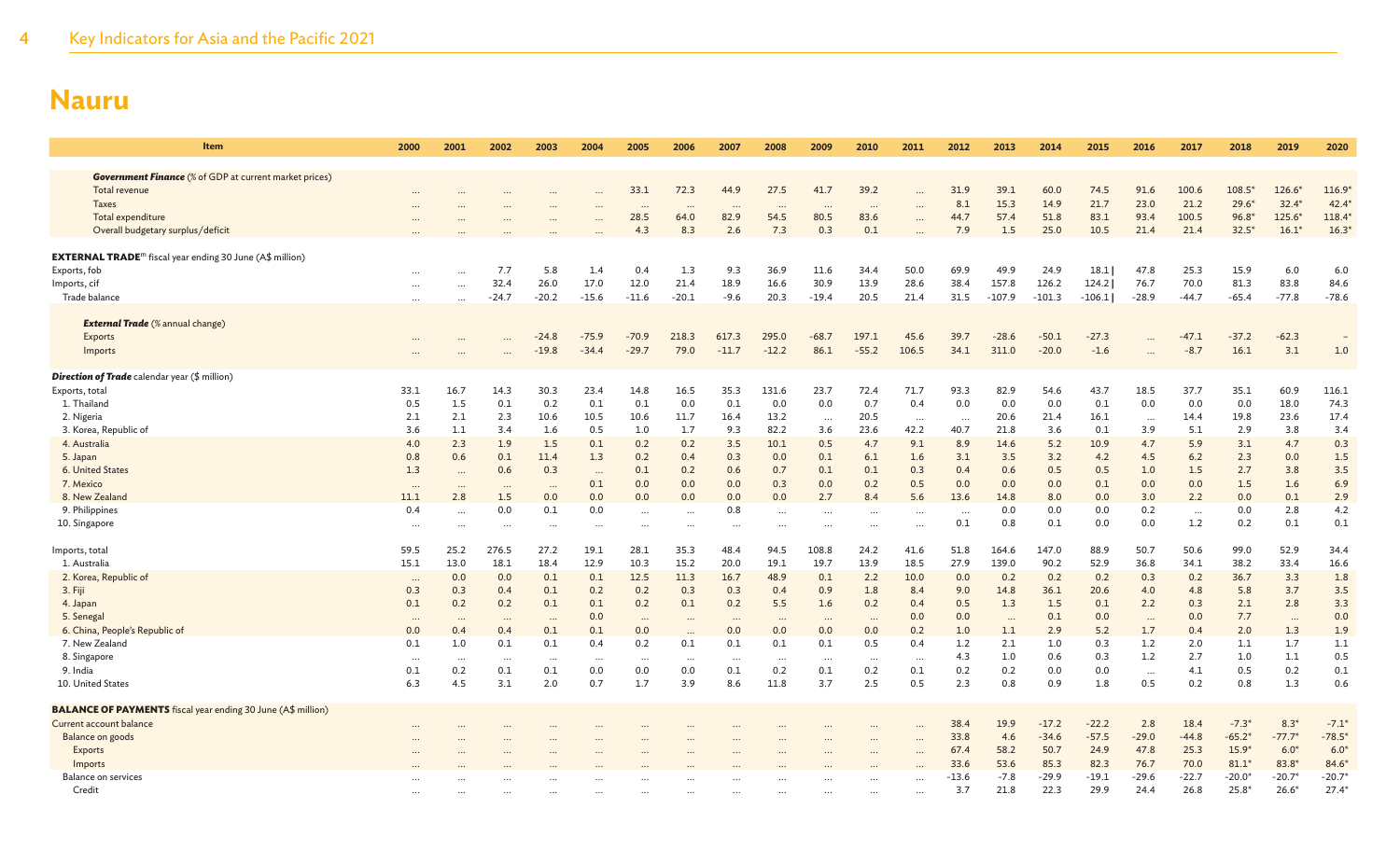| Item                                                           | 2000     | 2001     | 2002     | 2003                 | 2004      | 2005                 | 2006     | 2007     | 2008      | 2009         | 2010                 | 2011          | 2012        | 2013        | 2014                     | 2015        | 2016                 | 2017                     | 2018              | 2019                 | 2020                           |
|----------------------------------------------------------------|----------|----------|----------|----------------------|-----------|----------------------|----------|----------|-----------|--------------|----------------------|---------------|-------------|-------------|--------------------------|-------------|----------------------|--------------------------|-------------------|----------------------|--------------------------------|
|                                                                |          |          |          |                      |           |                      |          |          |           |              |                      |               |             |             |                          |             |                      |                          |                   |                      |                                |
| Debit                                                          |          |          |          |                      |           |                      |          |          |           |              | $\cdots$             |               | 17.3        | 29.6        | 52.2<br>24.7             | 49.0        | 54.0<br>49.5         | 49.4                     | $45.8*$           | $47.3*$              | 48.1                           |
| Balance on primary income                                      |          |          |          |                      |           |                      |          |          |           |              | $\cdots$             |               | 20.0        | 23.6        |                          | 38.1        |                      | 58.1                     | $54.6*$           | $78.2*$              | $66.6*$                        |
| Credit<br>Debit                                                |          |          |          |                      |           |                      |          |          |           |              | $\cdots$             |               | 23.0<br>3.0 | 29.2<br>5.6 | 32.1<br>7.4              | 40.4        | 51.8<br>2.2          | 60.3<br>2.2              | $56.5*$<br>$1.9*$ | $79.7*$<br>$1.5*$    | $68.1$ <sup>*</sup><br>$1.5^*$ |
| Balance on secondary income                                    |          |          |          |                      |           |                      |          |          |           | $\cdots$     | $\ddotsc$            | $\ddotsc$     | $-1.8$      | $-0.5$      | 22.6                     | 2.3<br>16.2 | 11.8                 | 27.8                     | $23.3*$           | $28.5*$              | $25.5^*$                       |
| Credit                                                         |          |          |          |                      |           |                      |          |          |           | $\cdots$     | $\cdots$             |               | 4.6         | 12.1        | 32.0                     | 40.9        | 46.1                 | 49.4                     | $37.4*$           | $43.0*$              | $40.5^*$                       |
| Debit                                                          |          |          |          |                      |           |                      |          |          |           |              | $\ddots$             | $\cdots$      | 6.4         | 12.6        | 9.3                      | 24.7        | 34.3                 | 21.7                     | $14.0*$           | $14.5*$              | $14.9*$                        |
| Capital account                                                |          |          | $\cdots$ |                      |           |                      |          |          |           |              | $\cdots$             |               | 0.9         | 2.5         | 3.2                      | 4.6         | 17.0                 | 12.4                     | $8.4*$            | $5.0*$               | $7.2*$                         |
| Credit                                                         |          |          |          |                      |           |                      |          |          |           |              | $\cdots$<br>$\cdots$ | <br>$\ddotsc$ | 0.9         | 2.5         | 3.2                      | 4.6         | 17.0                 | 12.4                     | $8.4*$            | $5.0*$               | $7.2*$                         |
| Debit                                                          | $\cdots$ | $\cdots$ | $\cdots$ | $\cdots$             | $\cdots$  | $\cdots$<br>$\cdots$ | $\cdots$ | $\cdots$ | $\cdots$  | <br>$\cdots$ | $\cdots$             | $\cdots$      |             |             | $\overline{\phantom{a}}$ |             |                      |                          | $-$ *             | $-$ *                | $-$ *                          |
| <b>Financial account</b>                                       | $\cdots$ |          | $\cdots$ | $\ddotsc$            | $\ddotsc$ | $\cdots$             | $\cdots$ |          | $\ddotsc$ | $\cdots$     | $\cdots$             |               | 35.0        | 17.7        | 2.3                      | $-32.5$     | 34.6                 | 25.4                     | $14.6*$           | $13.3*$              | $0.1*$                         |
| Direct investment                                              |          |          | $\cdots$ | $\ddot{\phantom{a}}$ |           | $\cdots$             | $\cdots$ |          |           |              | $\cdots$             |               | $\ddots$    |             | $\ddotsc$                |             | $\ddot{\phantom{a}}$ | $\overline{\phantom{a}}$ |                   | $\ddot{\phantom{a}}$ | $\cdots$                       |
| Portfolio investment                                           |          |          |          |                      |           |                      |          |          |           | $\cdots$     |                      |               |             |             |                          |             |                      |                          |                   |                      | $\cdots$                       |
| <b>Financial derivatives</b>                                   |          |          |          |                      |           |                      |          |          |           |              |                      |               |             |             |                          |             |                      |                          |                   |                      |                                |
| Other investment                                               |          |          |          |                      |           |                      |          |          |           |              |                      |               | $\ddotsc$   | $\cdots$    |                          |             | $\ddot{\phantom{a}}$ |                          |                   |                      | $\cdots$                       |
| Net errors and omissions                                       |          |          |          |                      |           |                      |          |          |           | $\cdots$     | $\cdots$             | $\ddotsc$     | $-4.2$      | $-4.6$      | 16.3                     | $-14.9$     | 14.7                 | $-5.3$                   | $13.5*$           | $*$                  | $-{}^*$                        |
| Overall balance                                                |          |          |          |                      |           |                      |          |          |           |              | $\ddots$             | $\cdots$      | 0.1         | 0.1         |                          |             | $-0.1$               | 0.1                      | $-*$              | $\ast$               | $0.0*$                         |
| Reserves and related items                                     |          |          |          |                      |           | $\cdots$             | $\cdots$ |          |           | $\cdots$     | $\cdots$             |               | 0.1         | 0.1         | $\overline{\phantom{a}}$ | ۰           | 0.1                  | $-0.1$                   | $-{}^*$           | $\ast$               | $-0.0*$                        |
| International investment position                              |          |          |          |                      |           |                      |          |          |           |              | $\ddots$             |               | 105.1       | 126.4       | 116.4                    | 76.6        | 102.9                | 128.4                    | $147.1*$          | $182.7*$             | $212.6*$                       |
| <b>Balance of Payments</b> (% of GDP at current market prices) |          |          |          |                      |           |                      |          |          |           |              |                      |               |             |             |                          |             |                      |                          |                   |                      |                                |
| Exports                                                        |          |          |          |                      |           |                      |          |          |           |              | $\ddots$             |               | 66.9        | 55.0        | 39.8                     | 20.7        | 34.8                 | 17.4                     | $9.9*$            | $3.6*$               | $3.5^*$                        |
| Imports                                                        |          |          |          |                      |           |                      |          |          |           |              | $\ddots$             | $\ddots$      | 33.4        | 50.6        | 66.9                     | 68.5        | 55.8                 | 48.2                     | $50.7*$           | $50.7*$              | $49.7*$                        |
| Balance on goods                                               |          |          |          |                      |           |                      |          |          |           | $\cdots$     | $\cdots$             | $\ddotsc$     | 33.6        | 4.3         | $-27.1$                  | $-47.9$     | $-21.1$              | $-30.8$                  | $-40.8*$          | $-47.0*$             | $-46.1*$                       |
| Current account balance                                        |          |          |          |                      |           |                      |          |          |           |              |                      |               | 38.1        | 18.8        | $-13.5$                  | $-18.5$     | 2.0                  | 12.7                     | $-4.6*$           | $5.0*$               | $-4.2*$                        |
| Overall balance                                                |          |          |          |                      |           |                      |          |          |           |              |                      |               | 0.1         | 0.1         |                          | ۰           | $-0.1$               | 0.1                      | $-$ *             | $-*$                 | $0.0^{\circ}$                  |
| <b>INTERNATIONAL RESERVES</b>                                  |          |          |          |                      |           |                      |          |          |           |              |                      |               |             |             |                          |             |                      |                          |                   |                      |                                |
| Total                                                          |          |          |          |                      |           |                      |          |          |           |              |                      |               |             |             |                          |             |                      |                          |                   |                      |                                |
| Gold, national valuation                                       | $\cdots$ |          | $\cdots$ | $\cdots$             |           |                      |          | $\cdots$ | $\cdots$  | $\cdots$     | $\cdots$             | $\cdots$      |             |             | $\cdots$                 | $\cdots$    |                      | $\cdots$                 |                   |                      | $\cdots$                       |
| Foreign exchange                                               |          |          | $\cdots$ | $\ddotsc$            | $\ddotsc$ |                      | $\cdots$ |          |           | $\cdots$     | $\cdots$             |               | $\cdots$    |             | $\ddots$                 | $\cdots$    | $\cdots$             | $\cdots$                 | $\cdots$          | $\cdots$             | $\cdots$                       |
| Reserve position in the IMF                                    |          |          |          |                      |           | $\cdots$             | $\cdots$ | $\cdots$ | $\cdots$  | $\cdots$     | $\cdots$             |               | $\ddotsc$   | $\cdots$    | $\ddotsc$                | $\ddotsc$   | 0.9                  | 1.0                      | 0.9               | 0.9                  | 1.0                            |
| SDRs                                                           |          |          |          |                      |           |                      |          |          |           |              |                      |               |             | $\cdots$    | $\cdots$                 | $\cdots$    | 0.2                  | 0.3                      | 0.3               | 0.2                  | 0.3                            |
| <b>EXCHANGE RATES (A\$-\$)</b>                                 |          |          |          |                      |           |                      |          |          |           |              |                      |               |             |             |                          |             |                      |                          |                   |                      |                                |
| End of period                                                  | 1.8      | 2.0      | 1.8      | 1.3                  | 1.3       | 1.4                  | 1.3      | 1.1      | 1.4       | 1.1          | 1.0                  | 1.0           | 1.0         | 1.1         | 1.2                      | 1.4         | 1.4                  | 1.3                      | 1.4               | 1.4                  | 1.3                            |
| Average of period                                              | 1.7      | 1.9      | 1.8      | 1.5                  | 1.4       | 1.3                  | 1.3      | 1.2      | 1.2       | 1.3          | 1.1                  | 1.0           | 1.0         | 1.0         | 1.1                      | 1.3         | 1.3                  | 1.3                      | 1.3               | 1.4                  | 1.5                            |

... = data not available; | = marks break in series; 0.0 = magnitude is less than half of unit employed; - = magnitude equals zero; \* = provisional, preliminary, estimate, budget figure; \$ = United States dollars; A\$ = Aus fob = free on board; GDP = gross domestic product; GNI = gross national income; km² = square kilometer; kWh = kilowatt-hour.

a For 2000–2011 and 2014–2019, data are from the Secretariat of the Pacific Community official website and the Nauru Bureau of Statistics (NBS) official communication.

For 2012-2013, data are from the 2017 IMF Staff Country Report for the Republic of Nauru and may not be directly comparable to other years. For 2020, note that data values are estimated based on the average annual growth r

b For 2002 and 2011, figures are from the Nauru 2002 Census and Nauru 2011 Census, respectively. For 2000-2011 and 2014-2018, data are from the Secretariat of the Pacific Community official website and NBS official communi For 2012-2013, data are from the 2017 International Monetary Fund Staff Country Report for the Republic of Nauru and may not be directly comparable to other years. For 2019-2020 data, data are estimated based on the averag

c For 2011, data are from the Nauru 2011 Census. For 2013, figures are preliminary data from the Nauru Household Income and Expenditure Survey 2012/2013. Thus, data for 2011 and 2013 may not be directly comparable. d For 2002–2015, data were taken from the national accounts tables published at the NBS official website. For 2016–2020, figures are estimates using the IMF 2019 Article IV Staff Country Reports for the Republic of Nauru.

e Includes other services and imputed rent of owner-occupied dwellings.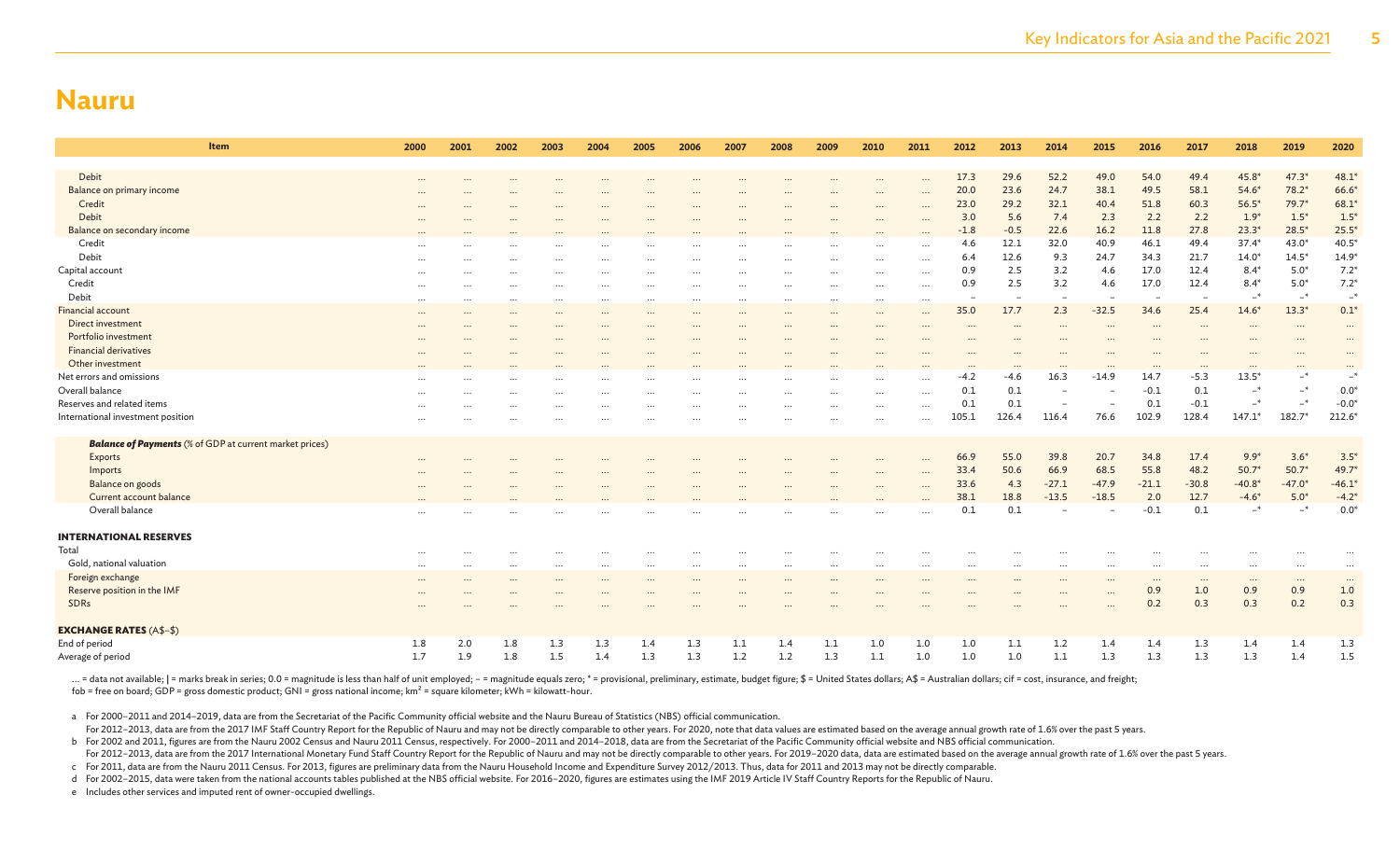f For 2000–2007, data were provided by the NBS. For 2008–2013, data were extracted from the NBS website data reports. For 2014–2020, data were taken from the IMF Article IV Staff Country Reports for the Republic of Nauru.

- g Refers to alcoholic beverages and tobacco.
- h Refers to housing rent and maintenance.
- i Refers to household operations such as bills, appliances, furniture, and supplies.
- Refers to health, education, recreation, personal products, and miscellaneous.
- k For 2002–2015, data were taken from the national accounts tables published at the NBS website. For 2016–2020, data were estimated using the IMF 2019 Article IV Staff Country Reports for the Republic of Nauru.
- l For 2000–2007, data were provided by the NBS. For 2008–2013, data were extracted from the NBS website data reports. For 2014–2020, data were taken from the IMF Article IV Staff Country Reports for the Republic of Nauru.
- m For 2002-2015, data were taken from an NBS media release on International Merchandise Trade Statistics (IMTS Release No. 01/2016), published on 3 November 2016. For 2016-2019, data were taken from the IMF 2019 Article IV

#### **Sources:**

| Population                               | For 2000-2005 and 2011: Secretariat of the Pacific Community. Official website: http://www.spc.int/nmdi/population (accessed 24 May 2016).<br>For 2006-2010: Nauru Bureau of Statistics (NBS). Official communication, 13 June 2013.<br>For 2012-2013: International Monetary Fund (IMF). Staff Country Reports. Republic of Nauru: 2017 Article IV.<br>http://www.imf.org/en/Publications/CR/Issues/2017/04/03/Republic-of-Nauru-2017-Article-IV-Consultation-Press-Release-Staff-Report-and-Statement-by-44794 (accessed 9 May 2021).<br>For 2014-2019: NBS. Official communication, 20 May 2019.<br>For 2020: Asian Development Bank estimates based on data from NBS official communication.                                                                     |
|------------------------------------------|----------------------------------------------------------------------------------------------------------------------------------------------------------------------------------------------------------------------------------------------------------------------------------------------------------------------------------------------------------------------------------------------------------------------------------------------------------------------------------------------------------------------------------------------------------------------------------------------------------------------------------------------------------------------------------------------------------------------------------------------------------------------|
| Urban population (% of total population) | United Nations. World Urbanization Prospects 2018. https://population.un.org/wup/DataQuery/ (accessed 12 May 2021).                                                                                                                                                                                                                                                                                                                                                                                                                                                                                                                                                                                                                                                  |
| Labor Force                              | For 2011: NBS. Census 2011. https://nauru.prism.spc.int/selected-survey-tables/census-2011-population-by-all-ages/census-2011-labour-force-1 (accessed 12 May 2021).<br>For 2013: NBS. Nauru Household Income and Expenditure Survey 2012/2013. https://nauru.prism.spc.int/ (accessed 12 May 2021).                                                                                                                                                                                                                                                                                                                                                                                                                                                                 |
| <b>National Accounts</b>                 | For 2004-2015: NBS. Economic Statistics/National Accounts/GDP Tables. https://nauru.prism.spc.int/economic/national-accounts/gdp-table (accessed 15 May 2021).<br>For 2016-2020: IMF. Staff Country Reports. Republic of Nauru: 2019 Article IV.<br>https://www.imf.org/en/Publications/CR/Issues/2020/01/29/Republic-of-Nauru-2019-Article-IV-Consultation-Press-Release-Staff-Report-and-Statement-by-49001 (accessed 15 May 2021).                                                                                                                                                                                                                                                                                                                                |
| <b>Production Indexes</b>                |                                                                                                                                                                                                                                                                                                                                                                                                                                                                                                                                                                                                                                                                                                                                                                      |
| Agriculture                              | Food and Agriculture Organization of the United Nations. FAOSTAT Database. http://www.fao.org/faostat/en/#data (accessed 8 April 2021).                                                                                                                                                                                                                                                                                                                                                                                                                                                                                                                                                                                                                              |
| Energy                                   | United Nations Statistics Division. Energy Statistics Database (updated 2 March 2020). http://data.un.org/Data.aspx?q=electricity&d=EDATA&f=cmID%3aEL (accessed 8 May 2021).                                                                                                                                                                                                                                                                                                                                                                                                                                                                                                                                                                                         |
| Price Indexes                            | For 2000-2007: NBS. Official communication, 11 June 2014.<br>For 2008-2013: NBS. Consumer Price Index Series Latest Y2013. http://nauru.prism.spc.int/economic/consumer-price-index/cpi-major-groups (accessed 19 May 2021).<br>For 2014: IMF. Staff Country Reports. Republic of Nauru: 2017 Article IV.<br>http://www.imf.org/en/Publications/CR/Issues/2017/04/03/Republic-of-Nauru-2017-Article-IV-Consultation-Press-Release-Staff-Report-and-Statement-by-44794 (accessed 15 May 2021).<br>For 2015-2020: IMF. Staff Country Reports. Republic of Nauru: 2019 Article IV.<br>https://www.imf.org/en/Publications/CR/Issues/2020/01/29/Republic-of-Nauru-2019-Article-IV-Consultation-Press-Release-Staff-Report-and-Statement-by-49001 (accessed 15 May 2021). |
| <b>Government Finance</b>                | For 2005-2010: Government of Nauru, Ministry of Finance and Economic Planning. http://www.naurugov.nr/pages/NSDS.html<br>For 2012-2014: IMF. Staff Country Reports. Republic of Nauru: 2017 Article IV.<br>http://www.imf.org/en/Publications/CR/Issues/2017/04/03/Republic-of-Nauru-2017-Article-IV-Consultation-Press-Release-Staff-Report-and-Statement-by-44794 (accessed 9 May 2021).<br>For 2015-2020: IMF. Staff Country Reports. Republic of Nauru: 2019 Article IV.<br>https://www.imf.org/en/Publications/CR/Issues/2020/01/29/Republic-of-Nauru-2019-Article-IV-Consultation-Press-Release-Staff-Report-and-Statement-by-49001 (accessed 9 May 2021).                                                                                                     |
| <b>External Trade</b>                    | For 2002-2015: NBS. Media Release on International Merchandise Trade Statistics, IMTS Release No. 01/2016, 3 November 2016. https://nauru.prism.spc.int/PublicDocuments/Annual%20Press%20Release_Nauru.pdf (accessed 10 May 20<br>For 2016-2020: IMF. Staff Country Reports. Republic of Nauru: 2019 Article IV.<br>https://www.imf.org/en/Publications/CR/Issues/2020/01/29/Republic-of-Nauru-2019-Article-IV-Consultation-Press-Release-Staff-Report-and-Statement-by-49001 (accessed 10 May 2021).                                                                                                                                                                                                                                                                |
| Direction of Trade                       | IMF. Direction of Trade Statistics. http://data.imf.org/ (accessed 29 June 2021).                                                                                                                                                                                                                                                                                                                                                                                                                                                                                                                                                                                                                                                                                    |